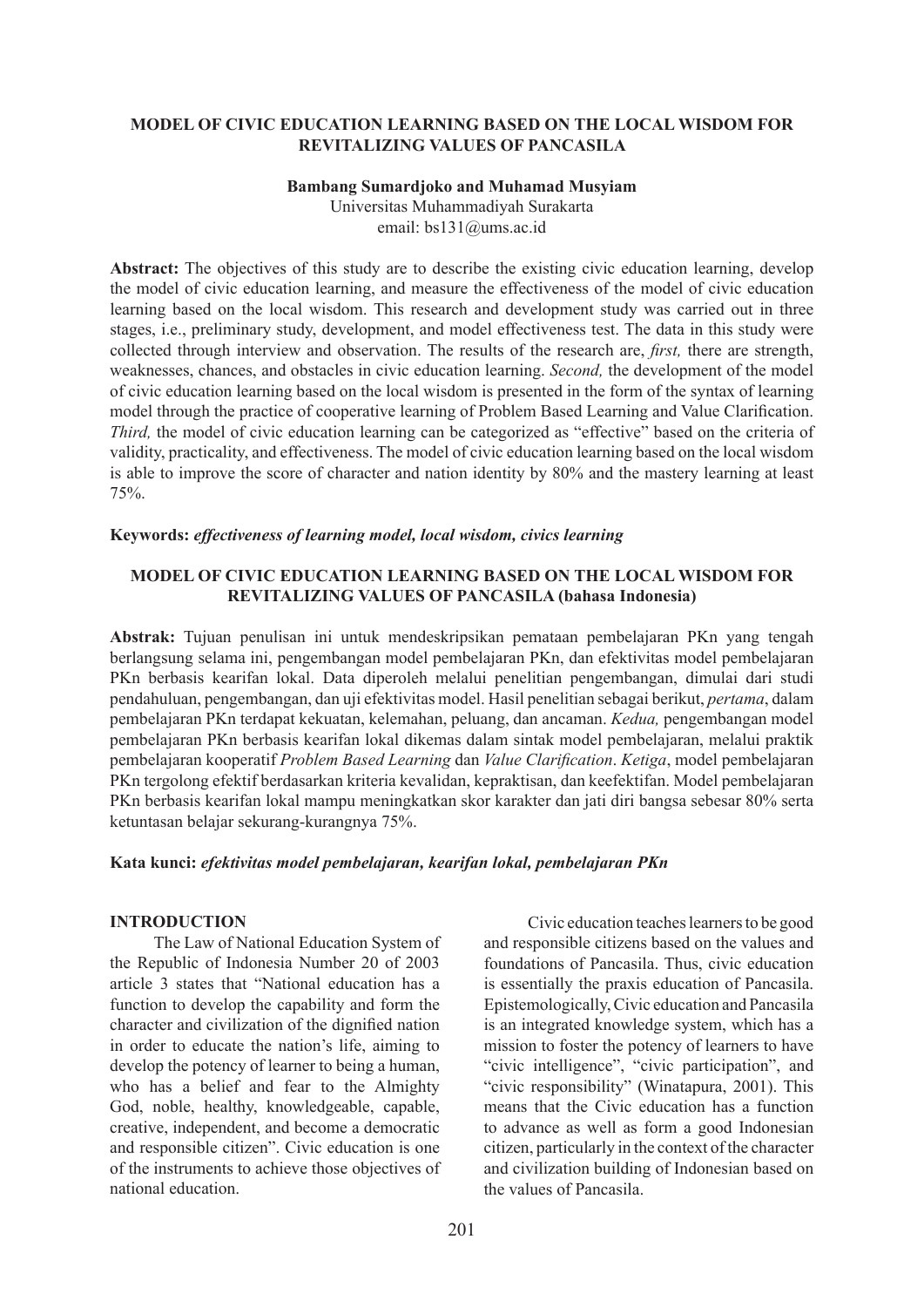Pancasila is the foundation of the state and the nation's way of life. Therefore, the study of the implementation of Pancasila through civic education learning becomes important. There are several reasons; *first,* Pancasila is a systematic value, which requires its implementation in the daily life. *Second*, the implementation of Pancasila could be done through various ways; one of them is through education. *Third*, the content of Pancasila, which is socialized to the citizens, could be used to establish the national identity. *Fourth*, the content of Pancasila in civic education still faces weaknesses in terms of learning methods. *Fifth*, Pancasila, which has various status, meaning, and interpretation, requires a clear structuration and organization as a material of civic education. Winarno (2017) stated there is no current specific study that analyzes and formulates the material of Pancasila in civic education, in which Pancasila is imparted as the core of civic education.

The systemic framework of civic education in Indonesia is built based on a paradigm that the civic education curricular is designed as a learning subject that aims to develop the potency of individuals to become Indonesian citizens who have a noble character, intelligent, participative, and responsible. Therefore, the study of civic education can be done theoretically and programmatically (Budimansyah, 2008). Theoretically, civic education is designed as a learning subject that contains cognitive, affective, and psychomotor dimensions, which are confluent or mutually penetrating and integrated with the context of the objectives, values, concepts, and morals of Pancasila, democratic citizenship, and state defense. Programmatically, civic education is designed as a subject of learning that emphasizes the substance of the content, which carries the content of embedding values and learning experiences in the form of various behaviors that need to be realized in the daily life.

Several competencies are needed in Civic education learning. Budimansyah (2008) suggests a number of required competencies encompassing the mastery of knowledge, the development of intellectual and participatory abilities, the development of character and mental attitude, as well as a commitment to the values and basic principles of constitutional democracy. Three main components need to be studied in Civic education learning based on those competencies that must be developed, that are civic knowledge, civic skills, and civic dispositions. This means that the mission of Civic education as character education essentially aims to prepare the learners to be smart and good citizens who mastering the knowledge, skills, and values, which could be used to enhance the sense of nationality and love to the homeland.

Furthermore, the practice of education and learning indicates the degradation of the local values and local wisdom, which have been eroded by the flow of global education. Such conditions result in the diminution of etiquette, ethics, and creativity of the student. The education is considered not able to generate a quality graduate as the excellent Indonesian man. The decline of morality and values in the collective life of nation may be caused by the decrease of understanding and implementation of the noble values of Pancasila.

The phenomena in the educational field show the symptom of a desire to refuse the civic learning that merely presents moral values. Civic education learning is considered to have lost their academic characteristics because of the absence of adequate scientific theories. Civics education learning is considered to be more emphasizing the interests of certain political regimes with formalistic learning materials. The learning process does not encourage the ability of learners to be able to think critically. The process of civic education causes saturation because of the learning material tends to monotone, theoretical, cognitivist and even literalistic (Samsuri, 2009). The above phenomenon shows the determinant factors that cause the civic education learning be less interesting, *firstly*, the learning material tends to be literalistic over the moral values of Pancasila as civic virtues. *Secondly*, civic learning models tend to be cognitive memorization. Based on the above phenomena, it is necessary to find a solution for those problems so the civic education learning could become more interesting and liked by learners. One of the solutions is through the development of the model of civic education learning based on local wisdom.

Local wisdom is the values that live in society, which is believed to be true and become a reference in the daily behavior of the local community. According to Geertz (1963), the local wisdom is an entity that determines the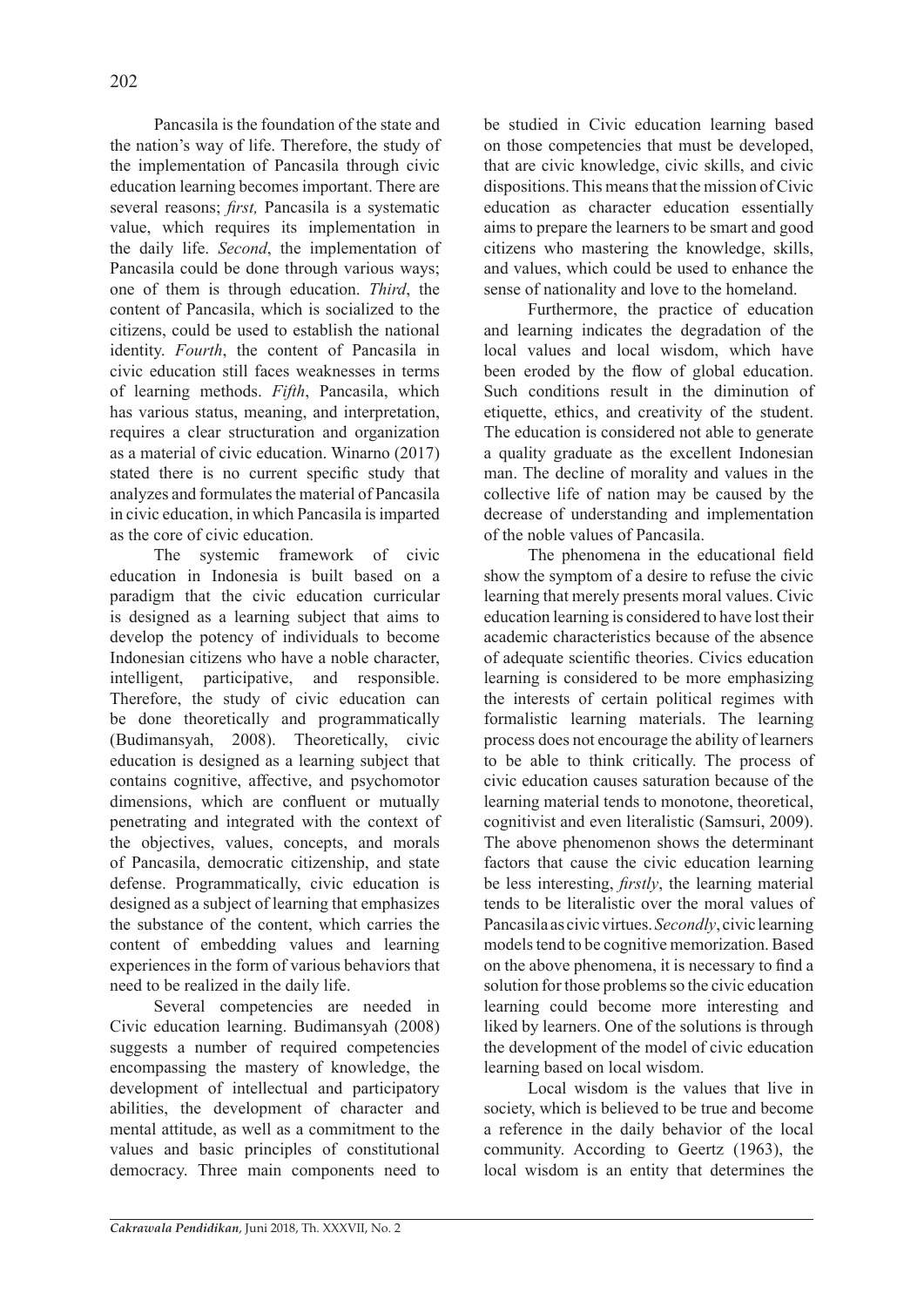dignity of a human within a society. The local wisdom contains elements of intelligence, creativity, and local knowledge of the elite and the community that would determine the development of civilization. The local wisdom is often conceptualized as local knowledge and local genius. In the recent theoretical development, the local wisdom tends to correlate with the contingent product of power relations in the society (Kalb, 2006).

Education based on the local wisdom is an educational model or strategy that has a high relevance for the development of life skills with a focus on empowering skills and local potential in each region. Learning materials have meaning and high relevance to the society empowerment based on the reality they face in the daily life. The curriculum is prepared in accordance with the environmental condition, learner`s interest, learner condition, and attention to sociological and cultural obstacles. The education based on the local wisdom is education that teaches learners to embrace the concrete situation that they face in their daily life.

One of the results of the education based on the local wisdom could be in form of the knowledge that describes attitudes and behavior that reflect the local-original culture. In the case of Surakarta, the local-original culture is the Javanese culture. The wisdom values of Javanese culture such as *gotong royong* or mutual cooperation, *tepo seliro* or tolerance, and solidarity are good values which should be imparted to the students in the school. Javanese culture is a source of the moral of citizenship. In a nation-state, the strong-binding rule in form of the moral of citizenship is needed, besides of the basic rights of citizens. The moral of citizenship is a life guideline of citizens, which could help the citizens to judge right or wrong actions.

Without any intention to undermining the role of other ethnic cultural communities that supporting the diversity in unity of Indonesia, the Javanese culture and its moral values are interesting to be studied. For example, the idiom '*ojo dumeh'* that could be meant that the people should not be arrogant despite having a high position. Unfortunately, such idiom, which has a moral value of Javanese culture, is no longer popular among the Javanese people, even some of them are not recognized it (Rahyono, 2009). Besides, it can be a moral source of the citizen; the Javanese culture also could become a source to develop the civic culture. The excavation of Javanese culture aims to prove that there are universal values inside of Javanese culture, which could be accepted comprehensively by the Indonesian people and served as a strategy to achieve the objective of civic education learning that is to build the identity and character of the nation.

Based on the above description, the revitalization of civic education learning in accordance with the demands and the needs of the development of national identity and character are needed to be done. One of the strategies is through the development of civic education learning in Junior High School based on the local wisdom. The students of Junior High School theoretically is on the periods of adolescence in which they were on the period of cognitive transition as well the crucial period of character development (Lickona, 1996; Malin, Liauw, and Damon, 2017). Because of that, this development is intended to produce the model of civic education learning in Junior High School based on local wisdom, as a strategy to revitalize the values of Pancasila to strengthening the character and identity of the nation. In detail, this article is limited to the description, *first*, the initial design of the existing civic education learning. *Second*, the development of the model of civic education learning. *Third*, the effectiveness of the model of civic education learning based on local wisdom as a strategy to revitalize the values of Pancasila for strengthening the character and identity of the nation.

### **METHOD**

This development research was productoriented, in which the process was thoroughly described and evaluated. The product is a model of civic education learning for Junior High School based on local wisdom as a strategy to revitalize the values of Pancasila values and strengthening the character and identity of the Nation. The research site was in Surakarta due to the existence of tangible and intangible cultural construction of this city that had been fabricated by its historical process and social change (Cowherd, 2012). By the existence of cultural construction, theoretically, the civic education learning in Surakarta could be affected by the cultural construction of the city. The development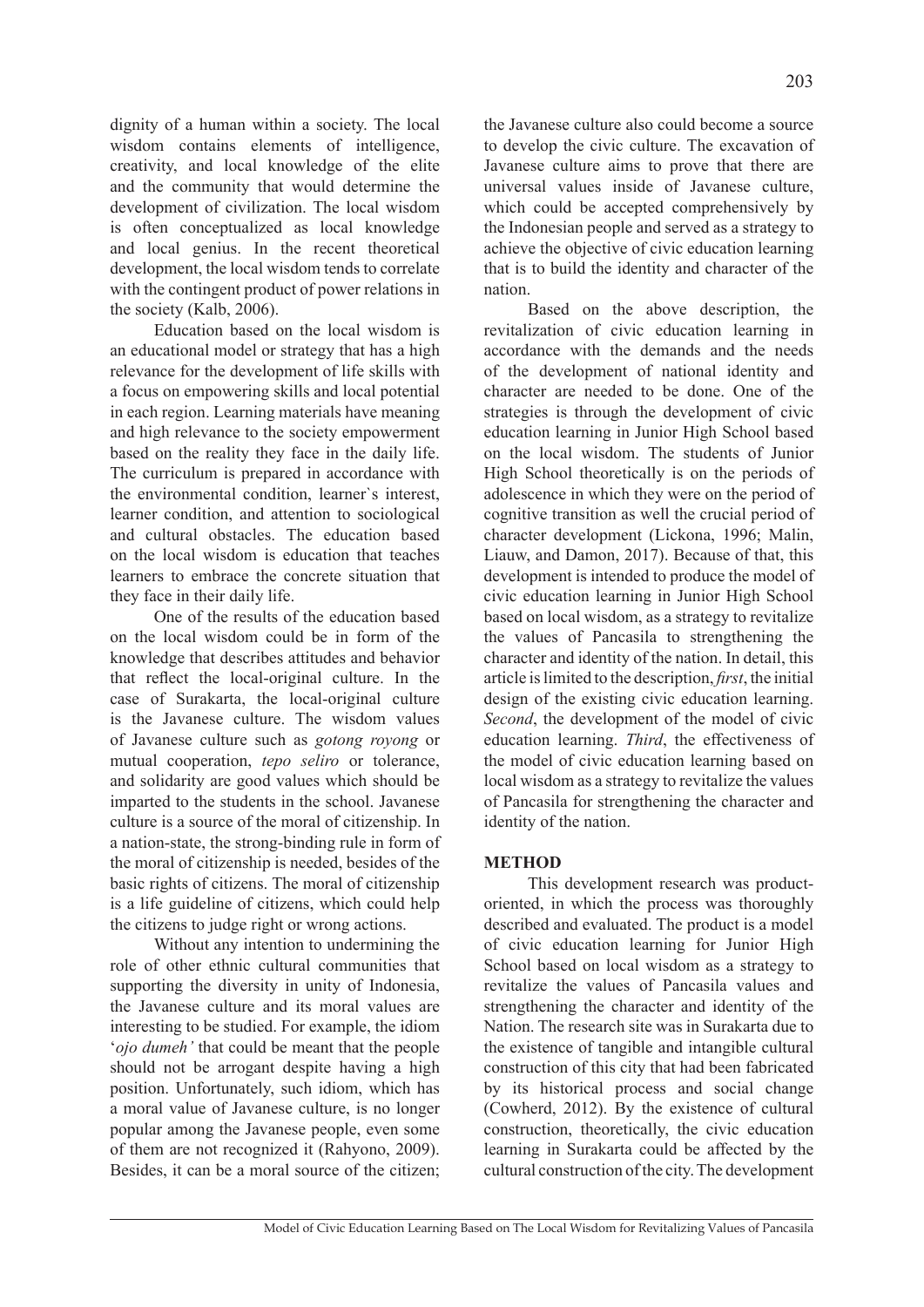research approach (Gall & Borg, 2003) was chosen for its theoretical and practical excellence, especially from its research procedure that could be used systematically and cyclically to observe the needs and real situation of the Junior High Schools in Surakarta. The primary and secondary data were collected from informants, documents, places, and events (Miles, & Huberman, 1992), consist of several techniques, namely in-depth interviews with civic education teachers, the principals of Junior High Schools in Surakarta, and the officials of the National Education Office of Surakarta. The observation technique was observing the process of civic education learning in the classroom in some Junior High School State in Surakarta, furthermore, the researcher also scrutinized the learning content and held focus group discussions.

Research stages include preliminary studies as the basis for model development. Development stage was held in collaborative and participative (Wiriaatmadja, 2005: 83), which consist of some stages: drafting the model, validity tests, limited trials, and major revisions of the draft model. The drafting of the learning model was based on the theoretical framework of the literature review, which was combined with the characteristics of the developed model and the characteristic of the civic education subject as well as the learning conditions at the junior high school. The learning model was developed based on the five learning components of Joyce (2011), encompassing syntax of learning, social system, the principle of reaction, supporting system, instructional impact, and accompaniment impact. The last stage was the learning model testing. At this stage, researcher measured the effectiveness of hypothetical models, which have been enhanced in the early stages of development, through experiments between experiment classes and control classes.

### **RESULTS AND DISCUSSION**

## **The Mapping of Civic Education Learning in Junior High School**

 The data of interview and observation show the existing civic education learning and the understanding of civic education teacher. *First*, the objective of civic education learning is to prepare the learners to be a good and smart citizen. Teachers understand that the objectives of the civic education learning produce: (1) knowledgeable citizens, (2) possessing skills, (3) developing attitudes and values to grow a sense of nationality and love of the nation. Second, civic education is multi-dimensional, namely (1) civic education as a curricular program, (2) civic education as an academic program, and (3) civic education as a cultural social program. In the implementation of classroom learning, these three dimensions occur simultaneously. *Third*, civic education as a curricular program is essentially a program that is designed and taught to learners at a certain level of the educational unit. *Fourth*, civic education is not merely a subject in the school curriculum but rather a discipline education that has a comprehensive task. *Fifth*, civic education is developed in the context of community life that aims at all members of society to become good citizens in various situations and the changing times. Sixth, the existence of political euphoria in 1998 and the symbols of the new order are regarded as a latent danger, thus it is making the Pancasila Moral Education (*Pendidikan Moral Pancasila*) as a subject transformed into Civic Education (*Pendidikan Kewarganegaraan*) without Pancasila. Seventh, the coverage of material in Civic Education learning becomes one of the obstacles and difficulties for teachers in preparing the lesson plan and implementation of Civic Education learning.

In the interview, the teachers articulate the difficulties and obstacles in integrating Pancasila values and local wisdom. The difficulties and obstacles can be summarized as follows. First, the suitability of civic education materials and the time allocation contained in the curriculum is less balanced. Consequently, the learning process is monotonous, memorizing, and textual because teachers tend to use the lecture method. Second, teachers are faced with low student motivation in following civic education learning in the classroom. The students' assumption that the civic education learning tends to memorize is to be one of the factors causing low student motivation. Third, teachers are faced with students' perception that civic education learning is not very important. This was proved by the fact that civic education learning is not included in the national final examination. In addition, the civic education learning in class IX should be "taken" other subjects because of the focus of preparing national final examination. Fourth,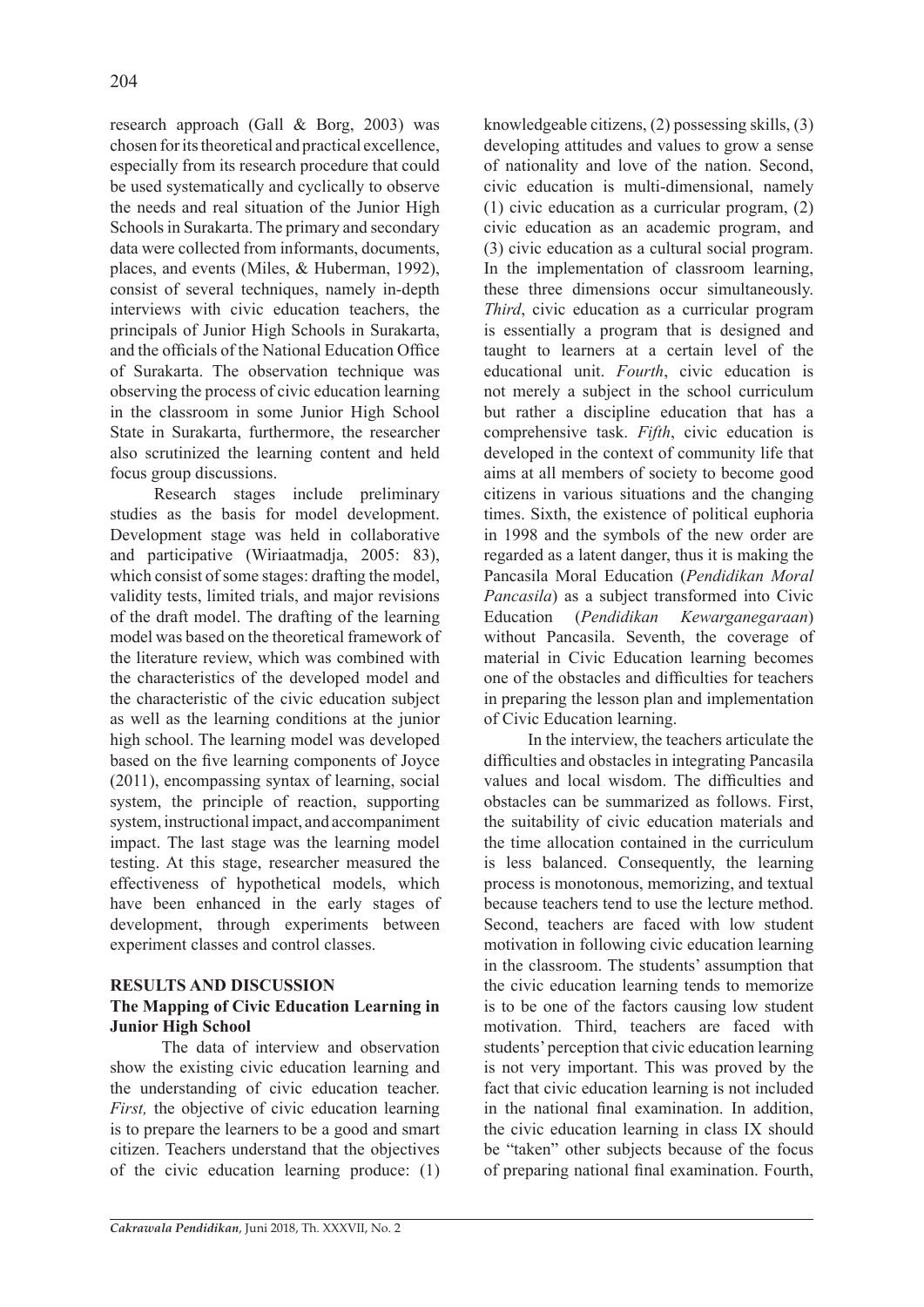in instilling the values of Pancasila and local wisdom, teachers are sometimes confront with the inconsistency between reality in the society and the subject matter. Fifth, teachers faced difficulties in applying student-centered learning methods and strategies. The reason is the low motivation of students and materials that tend to be more memorizing. Sixth, the teacher felt that the learning material of civic education is less meaningful and the compatibility between the civic education learning and the implementation in the field is not maximal yet.

Some of the preliminary findings above illustrate the strengths and weaknesses of civic education learning and are at the same time, those findings also become a rationale for developing a model of learning while integrating the values of Pancasila and the values of local wisdom for the strengthening of national identity.

The findings that the New Order government tried to correct any form of the deviation of the Old Order regime. However, the New Order tended to practice the liberalisticcapitalistic stance in managing the state, which is mean they also caught deviate from the political lines of Pancasila and the 1945 Constitution. This finding is interesting, therefore the reformation movement is considered able to correct the deviations that have been made by the New Order. However, in the present day, the meaning of Pancasila appears to be shifting back to the interests of particular power and political groups. Consequently, the promises of independence, which contains in Pancasila, have not been fully realized. Various phenomena in society should be considered by teachers and observers of civic education learning as the sign that the dynamic of national politics is always changing.

The findings of the preliminary stages of this study showed the importance of the values, which contain in each principle of Pancasila, to be implemented in civic education learning. These findings are reasonable because the character education could build the nation's personality. Education for children should include the values of nationality and love of the homeland, in which it would flourish the spirit of the struggle of the Indonesian nation to fill the independence as well as face a massive globalization. To build the global insight of young citizens within the

Indonesian context, the basic values of divinity, humanity, unity, community, social justice, competence, respect for others, freedom and peace, need to be developed (Murdiono, 2014). In civic education learning, the learners need to be helped to live based on true moral values, have a good character, and responsible for the undertaken activities.

In line with the Hutabarat`s (2014) research, the findings of this study also confirmed that the implementation of civic education learning could be used to elevate the moral and characters values in junior high school students. The results of Sitompul`s research revealed that the civic education learning takes an important role as a device to instill the character of junior high school students. On the other hand, Angraini (2017) supports the orientation of civic education learning, which has a substance to shape the students` moral. Angraini stated that the civic education as value education is a subject that aims to shape the students to become moral beings. In order to achieve this purpose, an appropriate learning media is needed. Basically, civic education is the value education that aims to shape the human beings to be able to respect the others according to their dignity and build perfect human. The development of the intellectual thinking or Intelligence Quotient of students through a myriad of sciences is not enough to form a perfect human. The development should be accompanied by the enactment of behavior and moral awareness.

Based on those findings and reviews, the practice of civic education learning should be combined with various value approaches. The main characteristic of civic education is not merely transferred the knowledge, but it should be oriented to educate the society to live in a good manner. Thus, the substance of learning Civics is not only knowledge but it also contains moral and values learning. Teachers are expected to understand and apply various models of value education. Furthermore, teachers are also expected to have a correct understanding of Pancasila and the concept of the unity of Indonesia. This becomes important as Supeni`s finding (2015) that the understanding of Pancasila and the unity if Indonesia of pre-school teachers in Surakarta was in low level.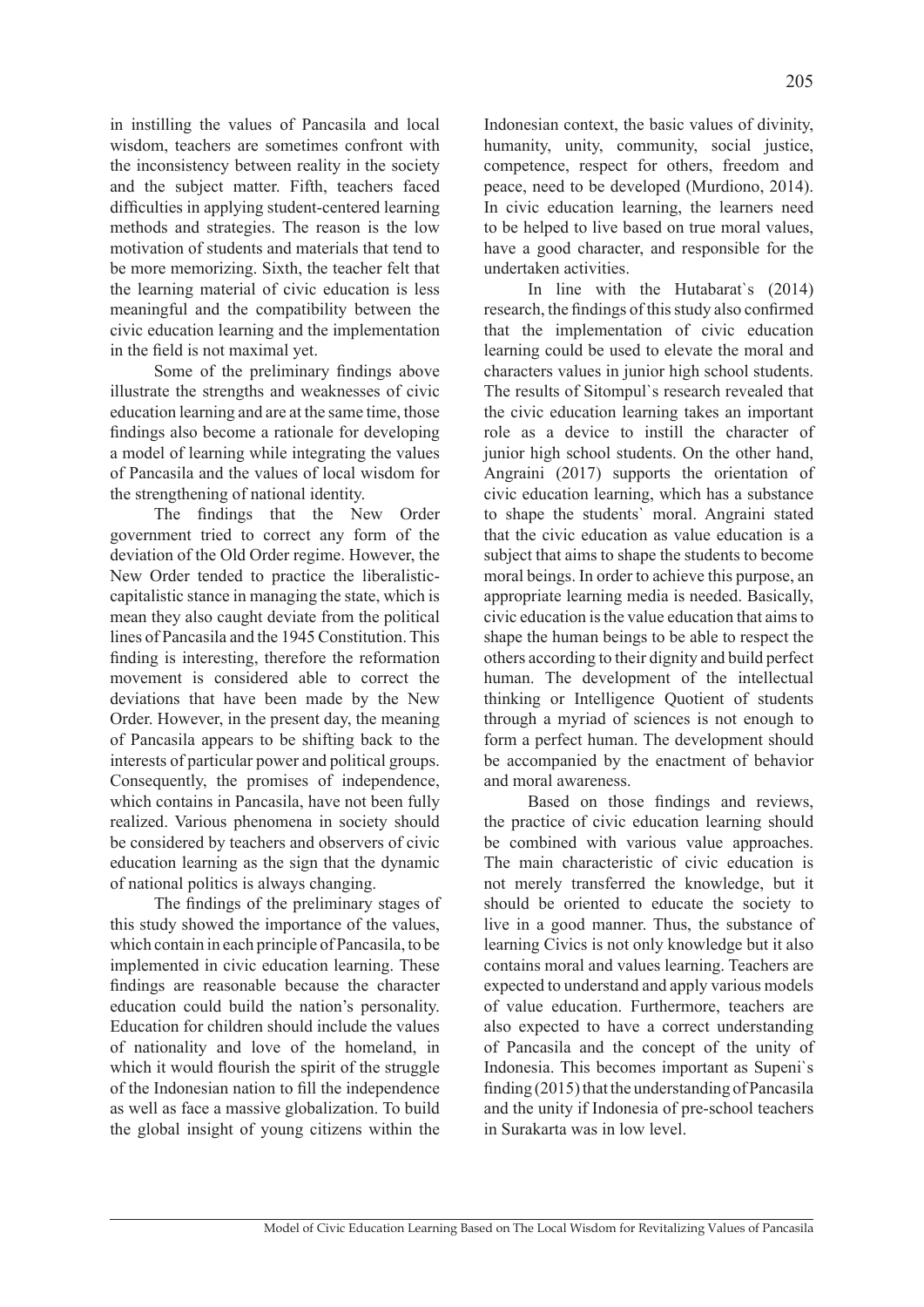## **The Development of the Model of Civic Education Learning**

The finding of the development of civic education learning model is based on SWOT analysis, focus group discussion, and workshops from various components of educational stakeholders in Surakarta. The developments of the model of civic education learning based on the local wisdom in Junior High School of Surakarta are as follow. *First,* the content informal in civic education is contextual and in accordance with the social and cultural background of learners that is Javanese culture. *Second,* the core values of Javanese culture, which originate from the principle of respectful and harmonious, are described and mapped with the values of Pancasila and character values. *Third,* in preparing the learners to be smart and good citizens, the civic education learning is done by learning by doing, social problemsolving learning, socio-participatory learning, and enculturation and socialization. *Fourth* the learning processes as the authors mentioned in point 3, are realized by the Problem Based Learning, Project Based Learning, and value clarification approach. *Fifth,* the learning process through habituation and social-cultural interaction are realized by the school culture and role models of teachers, principals, and parents.

In order to achieve the objectives of civic education learning, the initial design of the model of civic education learning based on the local wisdom is developed into the learning syntax that includes some components such as the learning structure, social system, the principle of reaction, supporting system, and impact accompaniment.

# *Learning stages*

The learning structure consists of six stages: (1) preparing the classroom and learners to follow the learning model, (2) delivering the learning materials, (3) guiding the learners to sort and choose the values and attitudes that need to be developed in freedom of opinion, (4) guiding group and class discussions, (5) evaluating and reflecting the result of discussion, (6) giving rewards and reinforcement. In the process of values strengthening, teachers act as facilitator, who explain about freedom of opinion by keeping in mind the wisdom values of Javanese culture, such as '*sepi ing pamrih rame ing gawe', 'berbudi bowo leksono', 'mikul duwur mendem*  *jero',* which are the attitudes that should be understood and developed by the learners.

## *The social system*

In the design of the social system, the civic teacher behaves democratic and cooperative by giving freedom to the learner to express their opinion, open to accept the opinions of the learners, giving the learner the opportunity to reflect the learning material, and responsible for the ideas that appear in learning groups. In addition, civic teachers also become facilitators to support the achievement of the learning process. In this activity, teachers are required to have high creativity in order to create a fun learning atmosphere.

# *The principle of reaction*

The principle of reaction is intended to provide learners to be convenience during the learning process in the classroom. Therefore, the learners have a high spirit, active, and able to thinking critically about various issues. The teacher's roles include are providing learning resources and media that are videos and articles related to the model, delivering the civic learning material of class VII and its relation to the principles of freedom of opinion, and guiding learners to analyze the relevance between the values and their daily life.

# *The supporting system*

The civic education learning model based on local wisdom requires a supporting system, which consist some elements: (1) the lesson plan that contains the learning steps and the learning resources and media; (2) a group worksheet as a tool to implement the model based on the cooperative learning strategy, Problem Based Learning (PBL), and Value Clarification; (3) instrument of evaluation to measure the competence of learners and the attitude scale to measure the level of character and national identity.

# *The impact accompaniment*

The impact accompaniment of civic learning model is designed to improve the character and identity of the Nation and as a strategy of revitalizing the values of Pancasila. The development of the civic learning model derives from contextual learning that prioritizes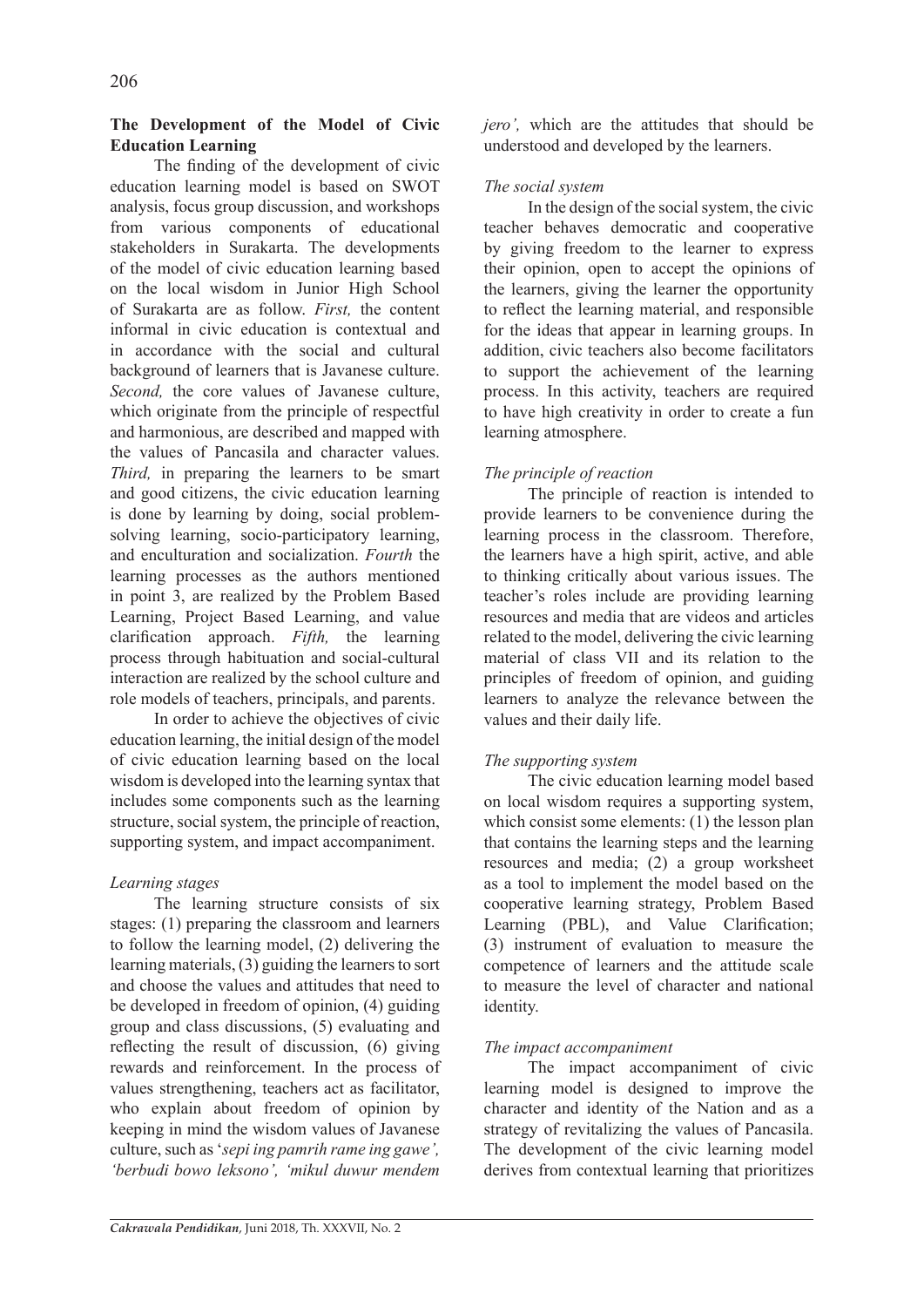the meaningfulness of learning, in which it would only be obtained through the development of knowledge by learners, and not through indoctrination and memorization. Through these activities, the learners are not only trained to achieve academic objectives but also to achieve the social objectives. In exploring the learning resources, the learner will gain intellectual experience, while in the activities of explaining, discussing and debating of a particular topic, they will be trained to organize their ideas rationally and artistically express their opinions

Besides giving scores according to the indicators of each aspect of the learning model, the validator asked to give a conclusion regarding the feasibility of the learning model as well improvement notes. The improvement notes from validator are as follows: (1) the learning syntax needs to be adapted with the model of Problem Based Learning and Value Clarification; (2) the lesson plan should correspond with the syntax of Problem Based Learning and Value Clarification; (3) the Javanese phrase and idiom should be translated in language that can be understood by junior high school students.

The results of the development stages show the importance of teachers` roles in observing the wisdom values of the Javanese culture. This in line with Feriandi`s (2017) research that reveals some idiomatic expressions such as *aja dumeh*, *mendhem jero mikul dhuwur*, or *jer basuki mawa bea*, have universal moral values of citizenship so those could be the character or identity of the Indonesian people that is the part of the civic culture. The Javanese culture also constructs Indonesian civic culture, because of the values that include in the civic culture are then brought by political actors (executive and legislative) to be reflected in their behavior as the representative of the people in the context of social development, politic, economy, and politic culture. It means the Javanese culture, civic culture, and politic culture have a continuous attachment.

Another substantive finding is that the values of local wisdom, which contains in manuscript, could be used as a device in civic education learning in junior high school. This is supported by Ramdani & Sapriya`s (2017) research that the values, which contains in the *Amanat Galunggung* manuscript, could be integrated into the civic education learning because it corresponds to the learning objectives. The integration of the values of *Amanat Galunggung* manuscript in the civic education learning, especially in Darul Falah 2 Junior High School, is implemented by studying and incorporating the value of local wisdom in each of the basic competencies.

In the context of the Surakarta society, the values of the local wisdom of Javanese culture need to be explored more deeply, thus, it can be socialized to the younger generation. The local wisdom values, such as *gotong royong* or mutual assistance, *tepo seliro* or tolerance, and solidarity, are very important to be imparted to the learners through civic education learning. This is consistent with Ghufron's (2017) research, who states that the relevant learning approach to be used for to cultivate the cultural values in Yogyakarta is through the non-directional learning of Carl Rogers`s version. The values of local wisdom essentially are the core of Pancasila values. Therefore, civic education learning based on local wisdom is expected to produce the learners, who have are cultured as well as have Indonesian personality.

Based on the aspect of assessment and 32 indicators that had been validated, obtained an average value of 4.18. The indicators represent the four components of learning model, encompassing the indicator of the learning stages, the social system, the teacher and student role, the supporting system, and the nurture effects (Joyce, Weil, and Calhoun, 2011). This shows that the developed learning model is well categorized. The finding that the lesson plan is needed to develop in some procedure that leads to the cooperative learning stage, Project Based Learning, and Value clarification is interesting. It because of the Problem Based Learning is developed to support the students to enhance the problem-solving skills and the intellectual skills, real experiences or stimuli and become autonomous and independent learners (Ibrahim, 2000). The aspects, which are validated by the expert includes the format of the lesson plan, content, and language of the lesson plan. The aspects are outlined in the revised lesson plan, in which the researchers collaborate with the subject teacher by attempting to refine the steps, especially in terms of content. Overall, the percentage of the scale that has been made is can be categorized in good category 53.33%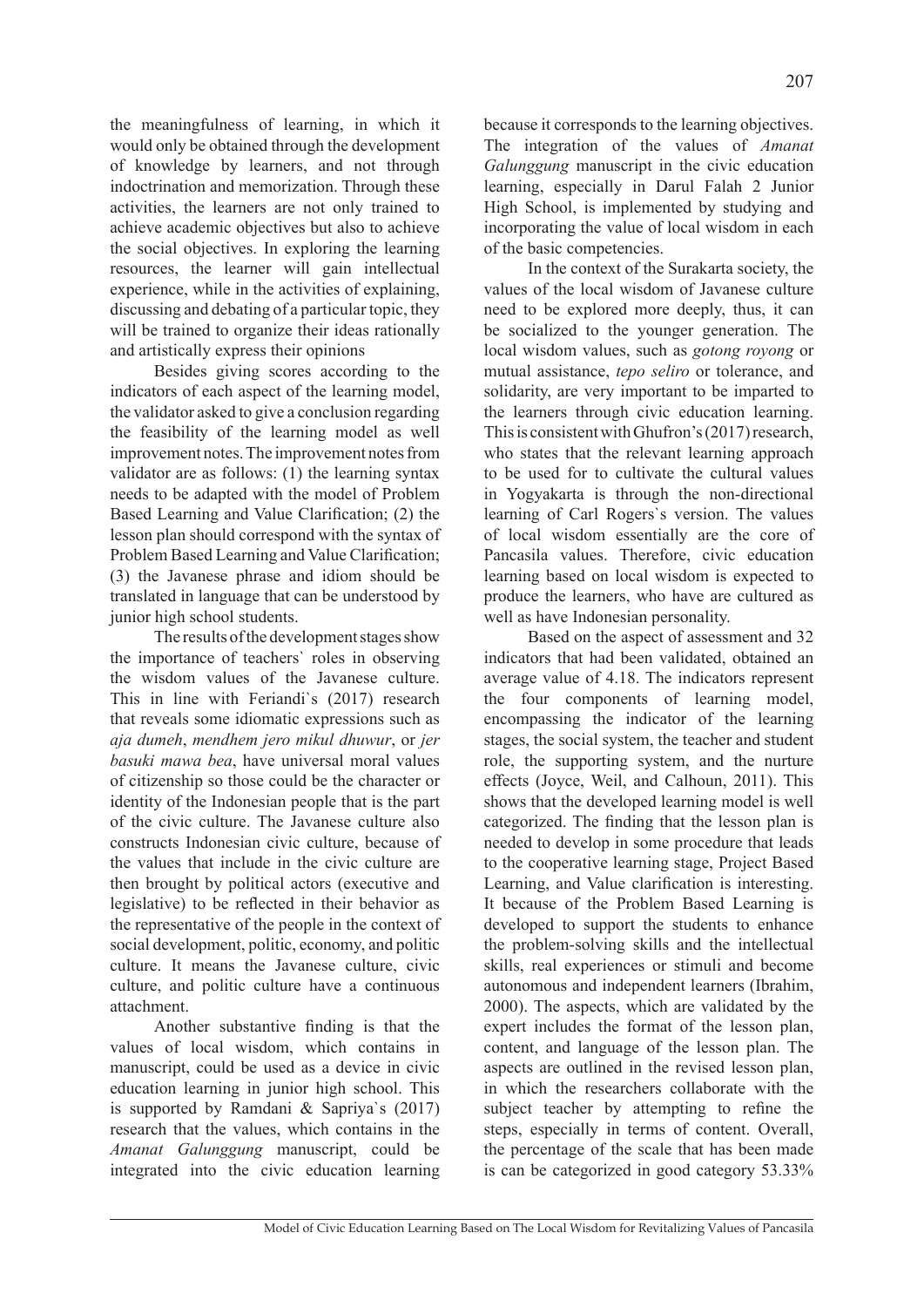and very good 40%. Based on the results of the assessment, the lesson plan is classified in a good category, so it is feasible to be used in the civic education learning process.

The civic education learning model based on local wisdom requires good supporting system, such as syllabus, learning implementation plan (lesson plan), student worksheet, and assessment tools. The tools contain learning steps, learning resources, learning media to the teacher's value system. The importance of instructional tools is also expressed by Mannan, Sopyan, and Sunarno (2015), whose states that local wisdombased learning is one of the innovations in the development of learning tools. The learning tools, which are developed include a syllabus, lesson plan, student worksheet, and learning outcomes that are integrated with local wisdom in Kandri area, Gunungpati.

The local wisdom of Javanese culture is packaged in an interesting way in shaping the character values of learners. It just takes the skills of teachers in assembling the value of local wisdom so that in accordance with the achievements of learning Civics. This is supported by Fajarini (2014) research, which states that digging and preserving various elements of local wisdom results in an effective function in character education while conducting studies and enrichment with new of wisdom.

## **The Effectiveness of Civic Education Learning Model Based on the Local Wisdom**

The results of the effectiveness of civic education learning model based on local wisdom as revitalization strategy of Pancasila values and improve the character and identity of Nation refers to Nieveen (1999) criteria, which observe the validity, practicality, and effectiveness of the model. The *first* aspect is the problem of the validity of the model of civic education learning based on local wisdom. The model is classified to be valid if it meets the criteria: (1) at least two of the three experts (validators) state that the model is based on a strong theoretical basis; (2) at least two of the three validators state that the model components are consistently interrelated; (3) the test results show that the components are interrelated.

The result of expert and practitioner validation on the limited trial phases show that the initial draft of the civic learning model

had met the requirements of strong theoretical basis and interrelatedness of components in the learning model. The interrelatedness of the learning components is proved by the results of observation in the first test and the second test as well as in the validation test. The design of planning, implementation, and evaluation are interrelated. Between the syntax of learning to each other are also interrelated. Between teachers` activities with learners` activity are interrelated, between the activities of learners ingroup activities with the activities of learners in the activities of individuals are also interrelated. Based on the test results, the civic learning model based on the local wisdom has fulfilled the validity requirements of a feasible learning model.

The *second* aspect is about the practicality of the civic learning model based on the local wisdom. The learning model is considered practical because it meets the criteria: (1) at least two of the three experts give consideration that the learning model can be applied in class; (2) the teacher states that they were able to apply the learning model in front of the class; (3) the level of implementation of the learning, the model is included in the high category. The results of a limited trial show that the validator of the practitioner, who is the civic teacher and asked to validate, had stated that the draft of civic learning model is feasible and applicable in the classroom.

The results of the limited trial showed that the observation of teacher activity indicates very well criteria. The results of the analysis of student`s activity show very good and average mastery of competence or learning result of mastery learning by 70 and indicator of learner who reaches mastery reach 75%. The increase of the score of national identity reached 80%. Similarly, with the results of extensive trials, the results of observation of teacher`s activities, learners, and learning outcomes of learners show an average value above 70. The criteria for the practicality of learning model have been fulfilled so it can be concluded that the learning model could be practically applied in the classroom.

The *third* aspect is about the effectiveness of civic learning model based on local wisdom. The model is categorized to be effective because it meets 4 of the 5 following criteria: (1) average of activity on the task of learners at least by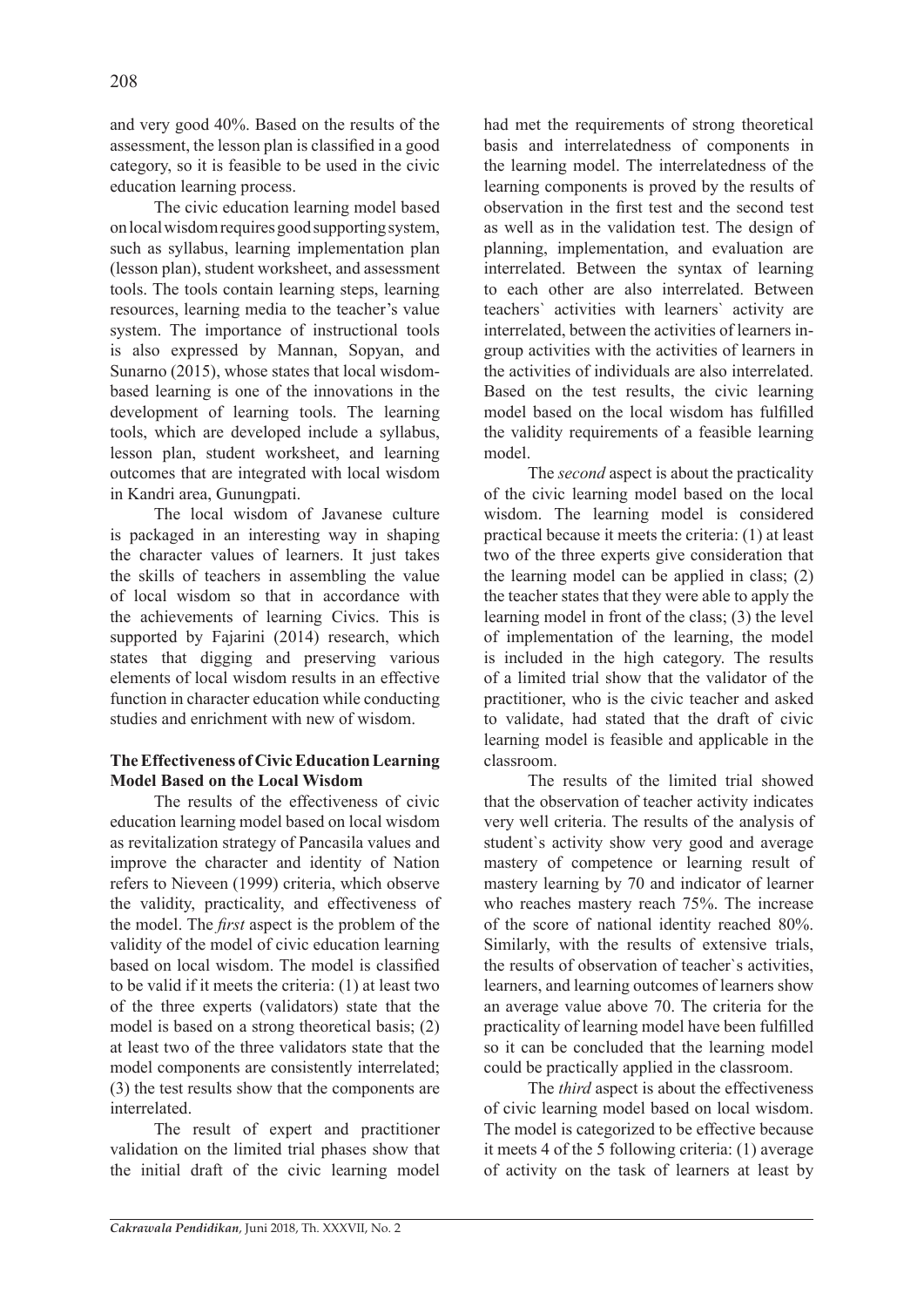90%; (2) the average of learners` activity is at least 40%; (3) there is a tendency to increase test scores; (4) more than 50% of learners respond positively; and (5) the teacher responds positively to the model.

The effectiveness of the model of civic education learning could be seen in the development of learners` activity, teachers` activity, as well as teacher and learner's response to the implementation of the learning model. The results of the teacher and student`s activity assessment in the implementation of the model at each stage of the test have progressed and reach a very good standard. Similarly, the tendency to improve students' learning outcomes in trials and extensive trials shows an increasing trend in the components of competence, character and national identity. Thus, the implementation of civic learning model based on the local wisdom, especially in State Junior High School 10 Surakarta and State Junior High School 21 Surakarta have been running in accordance with the developed model and able to increase the students` character score and the students` national identity score as much as 80%. The model is able to increase learning mastery of at least 75%. Therefore, it can be concluded that the model of civic education learning based on the local wisdom had fulfilled the requirements of the effectiveness of a learning model.

The utilization of local wisdom values, which is adopted in the civic education learning, is often done by the teachers. In fact, the value of local wisdom appropriate to be integrated with civic education learning. The result of the effectiveness test of the learning model is in line with the results of Mannan, Sopyan, and Sunarno`s (2015) research. They stated that based on the observations using several indicators, the average gain for the first meeting until the third meeting was 0.33. The analysis of character indicates a moderate increase so it can be said that learning tools based on local wisdom can improve the students` character.

Sitompul (2014) does another research that supported this research. The results of his research concluded that there are 10 values of characters that have been applied in civic learning in Junior High School State 37 Medan, namely religious, honest, curiosity, tolerance, nationalism, reading, discipline, environmental care, social care, and responsibility. Meanwhile, there are nine values of characters that have been applied in civic learning Junior High School Budi Murni 1 Medan, namely religious, honest, democracy, curiosity, peace love, tolerance, the spirit of nationalism, love to read, and love the homeland. Thus, the civic education learning can be used as a device to apply character education to junior high school students.

#### **CONCLUSION**

The conclusions of the research are briefly described as follows. *First,* there are strength, weaknesses, chances, and perils in civic education learning. Some obstacles that faced by the civic education teachers are the suitability of civic education materials with less balanced time allocation, low student motivation in following the civic education learning in the classroom, the students' perception that civic lesson is not very important, the reality of society is not in accordance with the subject matter of civics, and the implementation of student-centered learning methods and strategies.

*Second*, the initial design of the civic learning model based on the local wisdom is in accordance with the syntax of learning that includes the structure of learning, social system, principles of reaction, supporting systems, and impact accompanist. The structure includes several stages. The social system is embodied in the roles of teachers who are democratic and cooperative by giving students the freedom to argue. The principle of reaction is realized with the teacher to facilitate the learners during the learning process. The supporting system of the lesson plan acts as the tool to support the learning model and evaluation sheet to measure the competence of learners` competence and attitude scale to measure character and national identity. The impact of companions based on contextual learning that prioritizes the meaningfulness of learning.

*Third*, the effectiveness of civic education learning model based on the local wisdom in improving the character and identity of the Nation as a strategy of revitalizing Pancasila values is shown by the fulfillment of criteria of validity, practicality, and effectiveness. The effectiveness test at State Junior High School 10 Surakarta and State Junior High School 21 Surakarta has been run in accordance with the developed model and able to increase the character score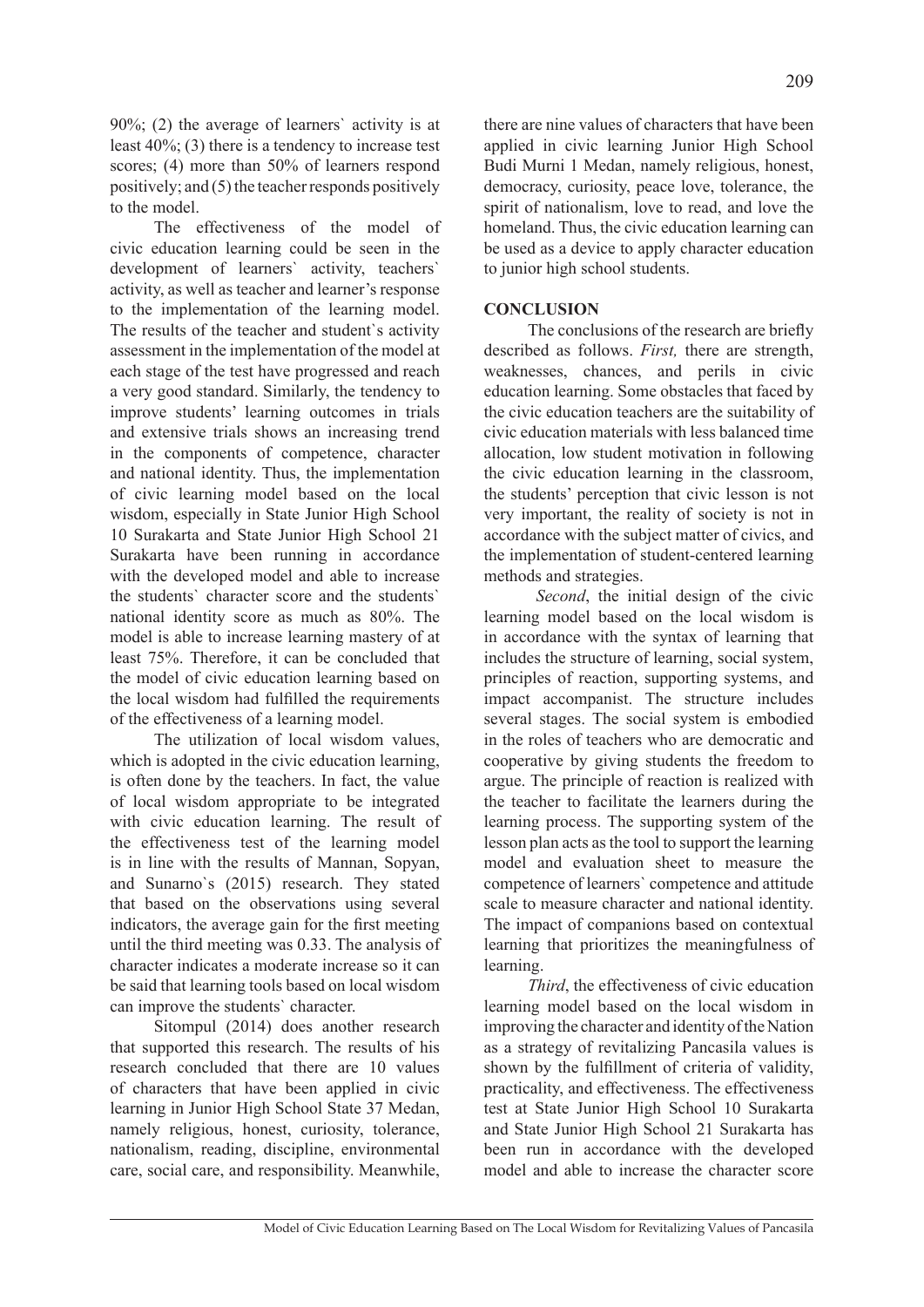and the national identity score as much as 80%. The model of civics learning education based on local wisdom can improve learning mastery of at least 75%.

Furthermore, the recommendations are submitted to the civic education teachers. Since the civic learning model based on local wisdom is able to create a meaningful and fun learning, the civic teachers should improve their learning materials with the socio-cultural context of the learners. The school as a gathering place of learners of various groups, races, cultures, and gender are expected to be able to transform the noble values of religion that are considered 'absolute' and cultural values that are relative to the core values of character education. For the learners, one of the learning characteristics of this learning model is student-centered. The greater the learners engage in learning activities would result the greater the learners to do learning activities. In this case, the teacher is expected to improve the innovation and skills in designing the classroom, thus, the learners not only learn about the concepts and principles but also experience the process of learning about self-direction, responsibility, and social communication.

### **ACKNOWLEDGMENT**

This article was written on base of the results of a Competing Grant Research on "The Development of Civic Education Learning Model in Junior High School Based on the Local Wisdom as a Strategy of Revitalizing Pancasila Values for Strengthening the Character and the National Identity" based on the agreement of research implementation number 194.2/A.3-III/ LPPM/V/2014, May 17, 2014. Therefore, the authors would like to express our gratitude and high appreciation to the Director of DP-2M of the Directorate General of Higher Education of the Ministry of Education and Culture of the Republic of Indonesia, who has provided funds. The rector of UMS and the Chairman of LPPM UMS, who gave the approval for this study. Civics teachers of Junior High School in Surakarta, especially for civic teachers of State Junior High School 10 Surakarta and State Junior High School 21 Surakarta, the Head of the junior high school, and the Official of Dikpora Surakarta. On this occasion, the authors also would like to say thank you to the editors of the Jurnal Cakrawala Pendidikan from the Institute of Community Service of the State University of Yogyakarta who has the pleasure to publish this article.

#### **REFFERENCES**

- Angraini, R. 2017. Karakteristik Media yang Tepat dalam Pembelajaran Pendidikan Kewarganegaraan sebagai Pendidikan Nilai. *Journal of Moral and Civic Education*, *1(1)*, 14–24.
- Budimansyah, D. & Suryadi, K. 2008. *PKn dan Masyarakat Multi-kultural.* Bandung: Prodi PKn-Sekolah Pascasarjana–UPI Bandung.
- Cowherd, R. 2012. The cultural construction of Surakarta, Java. In *The Emerging Asian City: Concomitant Urbanities and Urbanisms* (pp. 66–74). Taylor and Francis. https://doi.org/10.4324/9780203094655
- Fajarini, U. 2014. Peranan Kearifan Lokal dalam Pendidikan Karakter. *Jurnal SOSIO DIDAKTIKA:Social Science Education Journal*, *1(2),*123-130*.*
- Feriandi, Y.A. 2017. Revitalisasi Moral Kewarganegaraan dalam Ungkapan Jawa sebagai Sumber Pembentukan Civic Culture dan Politic Culture. *Jurnal Civics: Media Kajian Kewarganegaraan*, *14(2)*, 176–182.
- Gall, M.D, Gall, Joyce P., & Borg, W.R. (2003). *Educational Research, An Introduction*  (Seventh Ed.). Boston: Allyn and Bacon.
- Geertz, C. (1963). *The Interpretation of Culture*. New York: Basic Books.
- Ghufron, A., Budiningsih, C.A., & Hidayati. (2017). Pengembangan Pembelajaran Berbasis Nilai-nilai Budaya Yogyakarta di Sekolah Dasar. *Jurnal Cakrawala Pendidikan, XXXIV(2)*, 309–319.
- Hutabarat, R. C. (2014). Model Pendidikan Karakter melalui Pembelajaran PKn di Sekolah Menengah Pertama Kelas VII SMPN 37 dan SMP Budi Murni 1 Medan